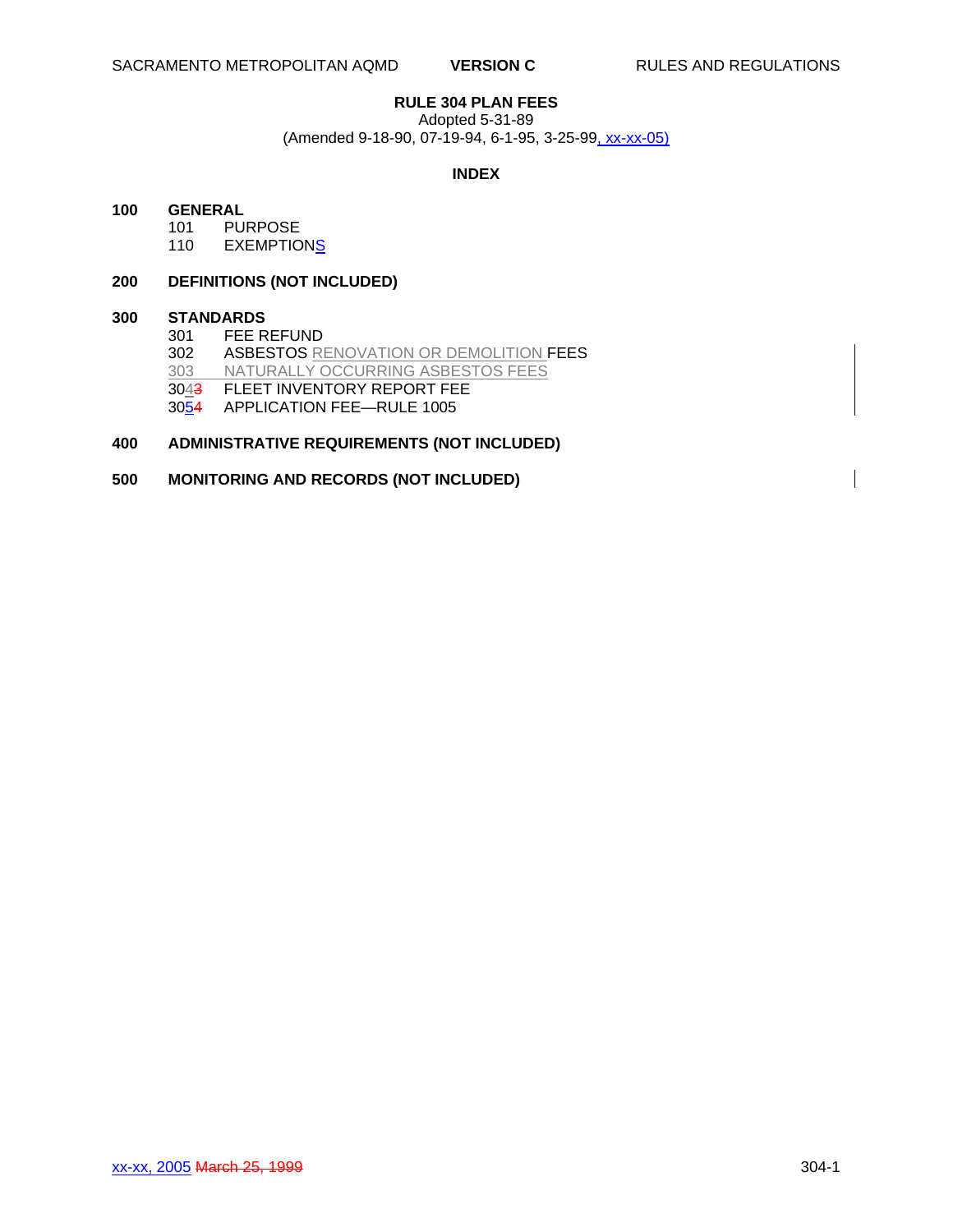#### 100 **GENERAL**

101 **PURPOSE:** To establish fees, pursuant to applicable California Health and Safety Code Sections  $39612, 41512.5, 41080, 42311(g)$ , to be charged to emission sources, which are deemed not to be subject to Rules 201 and 301, to cover the estimated reasonable costs of evaluating plans required by law or by District rule or regulation, including, but not limited to, review, program implementation, inspection, and monitoring related thereto.

#### 110 **EXEMPTIONS:**

- 110.1 Asbestos-related renovation or demolition fees will not be charged for the renovation or demolition of residences comprised of four or fewer dwelling units, unless such renovation or demolition is subject to the current National Emission Standards for Hazardous Air Pollutants (NESHAP) established by the federal government.
- 110.2 In cases of financial hardship resulting from paying fees specified in Section 303, a conference before the Air Pollution Control Officer may be requested to present adequate evidence of said financial hardship and discuss a waiver of fee payment under these circumstances.

#### 200 **DEFINITIONS (NOT INCLUDED)**

#### 300 **STANDARDS**

#### 301 **FEE REFUND:**

- 301.1 If a person cancels a plan, report, or application he/she may request a fee refund, provided:
	- a. The person paid the fee for the plan, report, or application pursuant to this rule, and
	- b. The request is in writing, and
	- c. The person requests the refund within 10 days following cancellation.
- 301.2 Within thirty days of receiving the refund request, the Air Pollution Control Officer shall refund the portion of the fee that remained unused at the time of the cancellation.
- 301.3 If the Air Pollution Control Officer determines an alternative fee based on cost analysis pursuant to Section 302.6, the Air Pollution Control Officer may refund any fees paid in excess of the alternative fee.

#### 302 **ASBESTOS RENOVATION OR DEMOLITION FEES:**

302.1 Upon submitting a plan for each unit where renovation or demolition occurs to the Air Pollution Control Officer, the owner or operator shall pay a fee for each plan submitted to the District. For each plan subject to the requirements of Rule 902- **ASBESTOS**, the following fee schedule shall apply:

| ASBESTOS PLAN FEE SCHEDULE-RENOVATION AND DEMOLITION<br><b>PROJECTS</b> |                    |                   |                     |
|-------------------------------------------------------------------------|--------------------|-------------------|---------------------|
| Units of Asbestos to be Removed/Disturbed                               |                    |                   |                     |
| <b>Linear Feet</b>                                                      | <b>Square Feet</b> | <b>Cubic Feet</b> | $\mathsf{Fee^{**}}$ |
| $0 - 259*$                                                              | $0-159*$           | $0 - 34*$         | \$435*              |
| 260-499                                                                 | 160-499            | 35-109            | \$435               |
| 500-999                                                                 | 500-999            | 110-218           | \$635               |
| 1,000-2,499                                                             | 1,000-2,499        | 219-547           | \$935               |
| 2,500-4,999                                                             | 2,500-4,999        | 548-1,094         | \$1,335             |
| 5,000-9,999                                                             | 5,000-9,999        | 1,095-2,188       | \$1,835             |
| 10,000 or more                                                          | 10,000 or more     | 2,189 or more     | \$2,335             |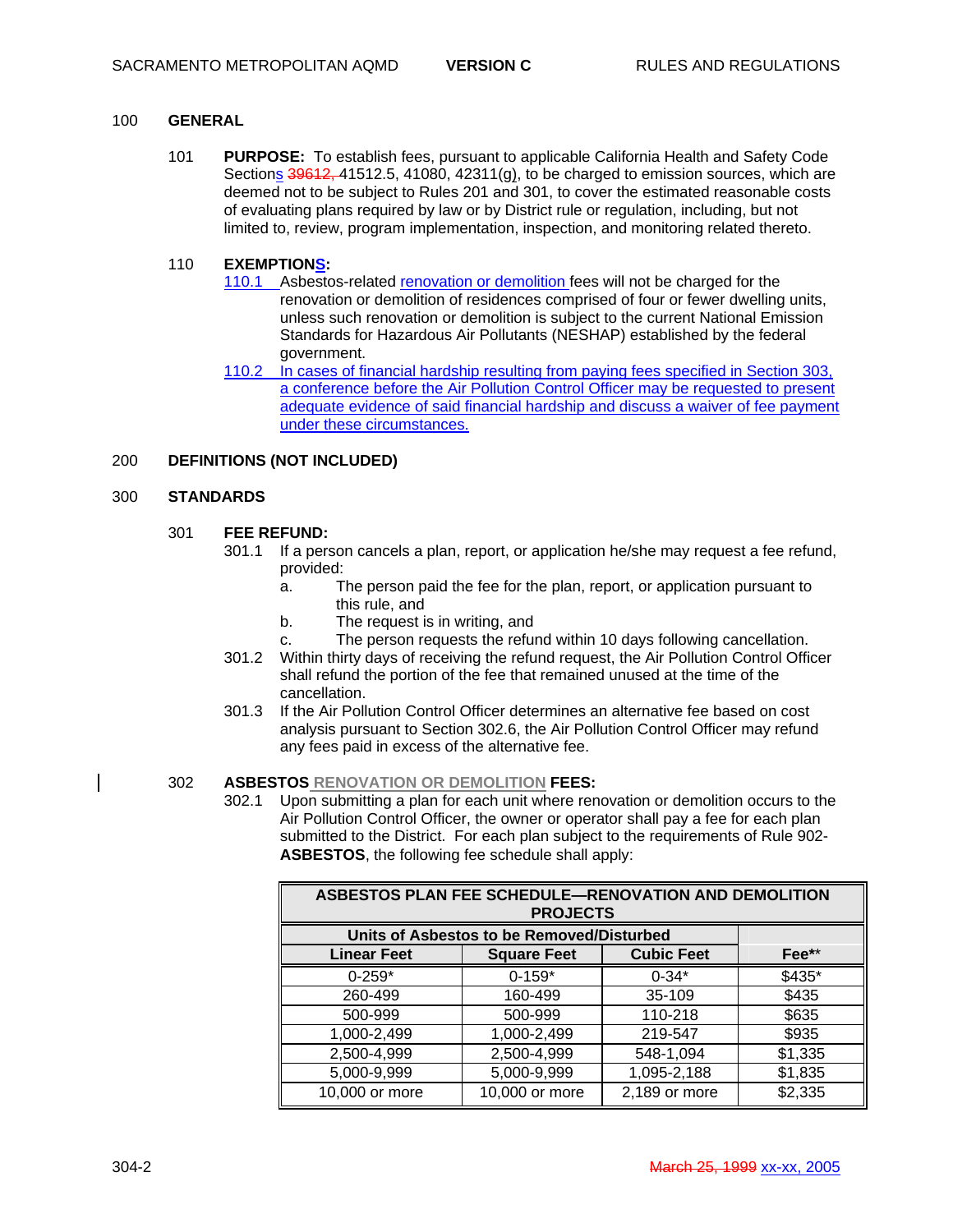- \* This category applies to demolition projects only.
- \*\* If materials are in more than one category, the higher fee will apply
- 302.2 For planned renovation projects as defined in Rule 902- ASBESTOS, involving multiple containments where each containment is less than 160 linear feet/260 square feet/35 cubic feet of asbestos to be removed/disturbed, but cumulatively exceed 160 linear feet/260 square feet/35 cubic feet of asbestos to be removed/disturbed, one fee will be established based on the total amount asbestos to be removed/disturbed.
- 302.3 No plan shall be accepted unless accompanied by the appropriate plan fee, except that no fee shall be required for emergency renovation projects as defined in Rule 902 - ASBESTOS, Section 223, as long as the removal involves less than 260 lineal feet of pipe or 160 square feet of material.
- 302.4 If in the course of a demolition or renovation project pursuant to Rule 902, it is determined that the project belonged in a higher fee category than was initially determined, the owner or operator shall pay the balance of the fee for the higher category.
- 302.5 If an owner or operator fails to report a change in any date as required by Rule 902, and the Air Pollution Control Officer determines that such failure necessitated expenditure of additional time by the District, over and above the time expenditure upon which the plan fee is based, then the owner or operator shall pay an additional fee of \$50 per hour of additional time, billable in quarter hour segments, with a minimum charge of \$25.
- 302.6 **Petition for an Alternative Plan Fee:** An owner or operator of a facility as defined in Rule 902 - ASBESTOS may submit a petition to the Air Pollution Control Officer for an alternative plan fee. The petition shall be submitted one month prior to submittal of the plan fees. This deadline shall not apply to petitions where the alternative fee relates to a plan fee paid on or after August 25, 1998. The petition shall include but is not limited to the following:
	- a. A survey pursuant to Rule 902, Section 401.4.
	- b. Number of containments.
- 302.7 **Review and Approval of an Alternative Plan Fee:** The Air Pollution Control Officer may approve a plan fee as an alternative to that required by Section 302.1 subject to the following guidelines. These guidelines are set to discourage petitions except where the circumstances are unique, that is only the largest of projects where unforeseen efficiencies can be adopted to minimize District program costs.
	- a. When determining the alternative plan fees, the Air Pollution Control Officer may consider the fees required for 150 containments per a 12 month period as a minimum guideline when deciding whether to set an alternative fee. The alternative fee shall be no less than the plan fees previously paid for comparable size containments (e.g., number of containments and units of asbestos to be removed/disturbed).
	- b. The alternative fee shall be determined based on the estimated costs including but not limited to; plan review time, conducting inspections, monitoring, associated overhead, and any other cost associated with the plan.
	- c. The Air Pollution Control Officer shall have 30 days to review the petition. The Air Pollution Control Officer's decision shall be in writing. The decision of the Air Pollution Control Office shall be final.
- 303 **NATURALLY OCCURRING ASBESTOS FEES:** The following fee schedule shall apply to persons required to comply with Title 17 of the California Code of Regulations, Section 93105, Asbestos Air Toxics Control Measure for Construction, Grading, Quarrying, and Surface Mining Operations or a control measure adopted pursuant to Health and Safety Code Section 39666(d): 303.1 Each plan or evaluation submitted shall be accompanied by a fee.

**a.** For each asbestos dust mitigation plan submitted to the District, the fee shall be \$350.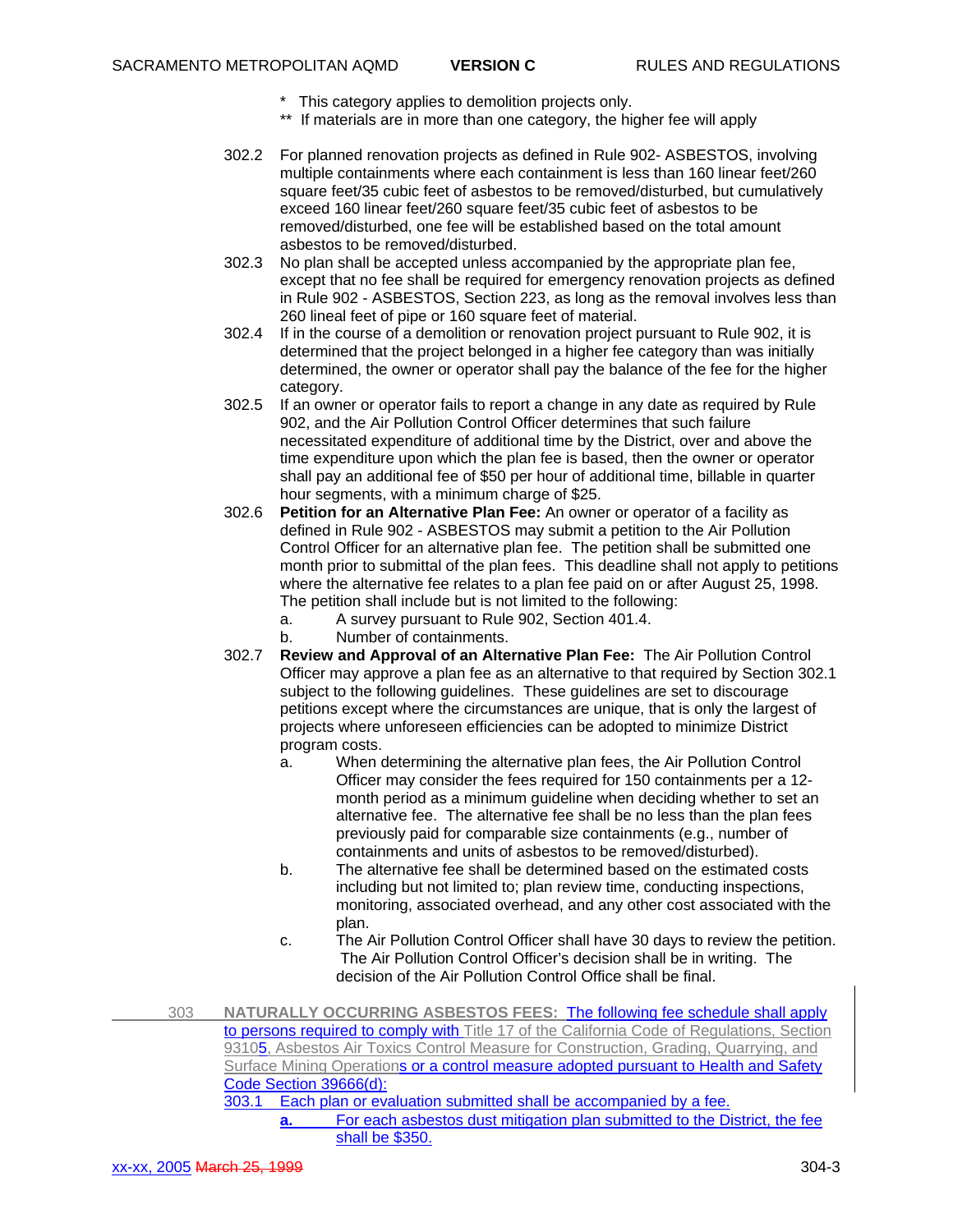- **b.** For each geologic evaluation submitted to the District, the fee shall be \$450.
- 303.2 **Inspection Fees:** The following inspection fees shall apply:
	- a. For each project greater than one (1.0) acre for which a dust mitigation plan is submitted, the inspection fee shall be \$20 per acre, due at the time the plan is submitted. Once a project has begun, an increase in the acreage may be made and the corresponding per-acre fee paid. If actual inspections require more than 18 hours per 100 acres, an additional fee of \$116 per hour may be assessed.
	- b. For each project for which a dust mitigation plan has not been submitted, the time and materials rate for inspections shall be \$116 per hour. This fee shall not apply to projects of one (1.0) acre or less until (one year after adoption date).
	- c. If the inspection fee was not paid when the dust mitigation plan was submitted, then it is due and payable upon inspection.
- 303.3 **Analysis Fee:** Whenever the Air Pollution Control Officer finds that analysis or sample collection is necessary, the cost of making the analysis, collecting samples, and preparing the necessary reports shall be charged against the owner or operator. The Air Pollution Control Officer shall provide an estimate of the actual cost of such work. The owner or operator may request a conference with the Air Pollution Control Officer to review the cost estimate and may provide additional information that would reduce the time spent by the Air Pollution Control Officer in performing an analysis. The Air Pollution Control Officer's cost estimate shall be reduced accordingly.
- 303.4 **Consumer Price Indexing of Fees:** Naturally occurring asbestos fees may be adjusted on an annual basis. If the Air Pollution Control Officer anticipates the need for a change, the adjustment must initially be proposed as part of the annual budget process. The proposed rate change must meet the requirements of the California Health and Safety Code, including sections 41512.5, 42311(e), and  $42311(q)$ . The rate change must be noticed as part of the proposed and final budgets. If the Board of Directors approves a fee change with the final budget, the Air Pollution Control Officer may adjust fees by up to the maximum rate approved by the Board.
- 3043 **FLEET INVENTORY REPORT FEE:** Each fleet operator subject to the fleet inventory requirements of Rule 1002--FLEET INVENTORY--shall annually pay a fee on the submittal date defined and stipulated pursuant to that rule. 303.1 The fee amount per fiscal year shall be \$190.
	- 303.2 If the fleet operator fails to pay the fee by the submittal date, the fee shall increase by one half the amount. The Air Pollution Control Officer shall notify the fleet operator by mail of the fee increase. The fleet operator shall pay the increased fee within 30 days after the notice is mailed.
- 3054 **APPLICATION FEE—RULE 1005**: Any application submitted pursuant to Rule 1005— MOBILE SOURCE EMISSION REDUCTION CREDITS/BANKING shall be accompanied by a fee.
	- 304.1 The fee shall reflect the actual labor costs incurred by the District in processing the application, based on the District's standard hourly rate schedule. Notwithstanding the provisions of other rules, the District's standard hourly rate shall be the Time and Materials Labor Rate, as set forth in Rule 301—PERMIT FEES - STATIONARY SOURCE.
	- 304.2 The Air Pollution Control Officer shall provide the applicant with an estimate of the time to process the application, and the cost that will be incurred.
	- 304.3 The applicant may request a conference with the Air Pollution Control Officer to review the cost estimate. If the applicant provides additional information that will reduce the amount of time the District staff needs to process the application, the cost estimate for the application fee shall be reduced accordingly.